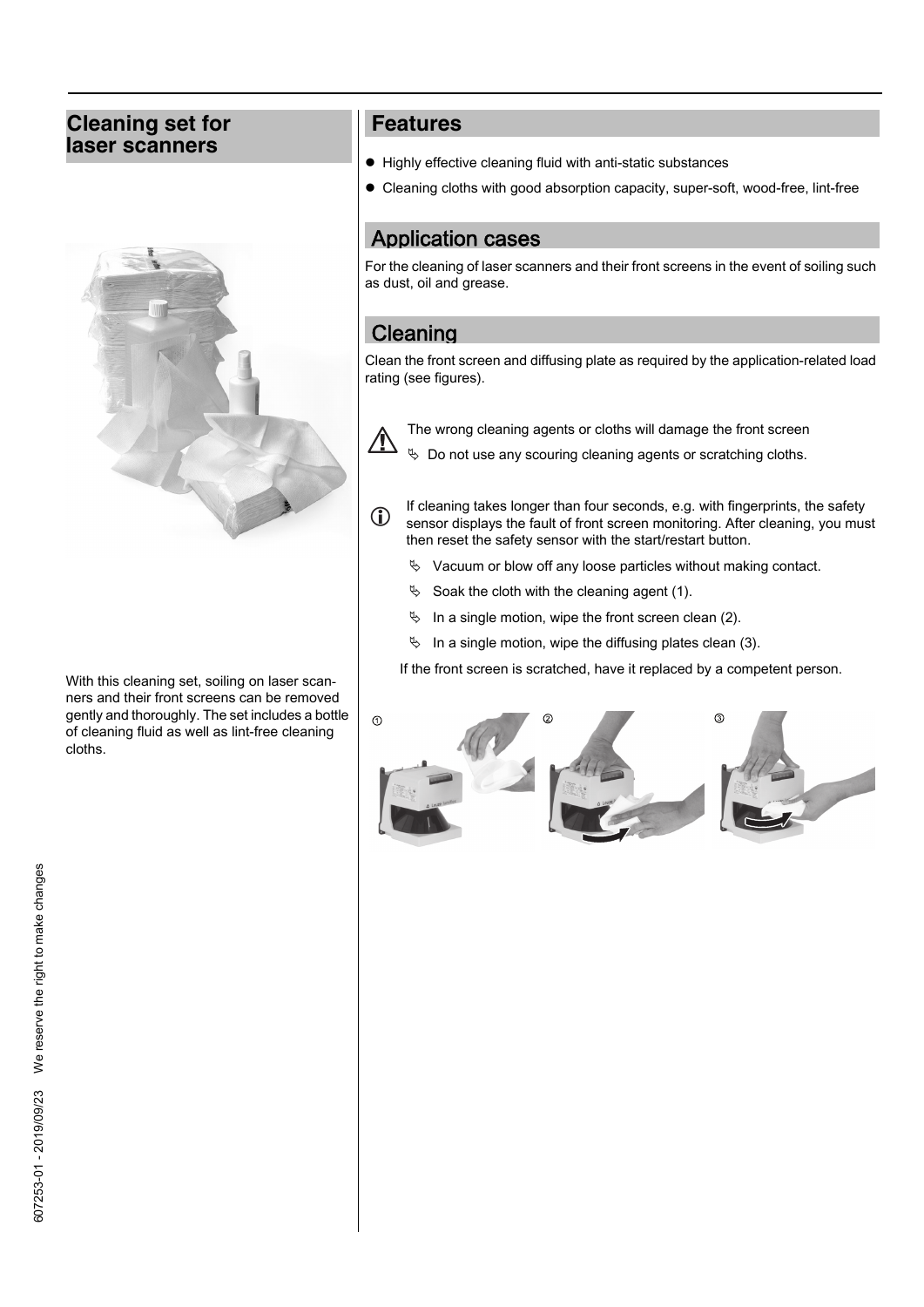| 22<br>$\frac{2}{1}$<br>Classification (CLP):<br>1.4<br>Label elements (CLP):<br>Label elements<br>Emergency number<br>Classification of the substance or mixture<br>k.meyer-erzhausen@t-online.de<br>꽁<br>64390 Erzhausen<br>Fax:<br>Germany<br>K. Meyer Schillerstr.32<br>The substance or mixture is not hazardous acc. to regulation (EC) no. 1272/2008 (CLP).<br>Emergency information +49 6131 19240<br>+49 6150 6816<br>+49 6150 5921370<br>SECTION 2: Possible dangers<br>Declaration of ingredients acc. to Detergents Regulation 648/2004/EC<br>values.<br>information'. For unclassified materials, there may be country-specific occupational limit<br>The product does not contain any substances subject to labeling acc. to this regulation.<br>For the full text of the hazard statements and other abbreviations, see chapter 16 'Other<br>2-Butoxyethanol<br>111-76-2<br>203-905-0<br>0-2119475108-<br>မ္တ<br>ပ္ပ<br>÷<br>$\lambda$<br>ာ<br>လိ<br>Acute Tox. 4; Dermal<br>H312<br>STOT SE 3<br>H336<br>Skin Irrit. 2<br>Eye Irrit. 2<br>H319<br>Eye Irrit. 2<br>H319<br><b>H302</b><br>H315 | $\vec{z}$<br>Safety data sheet in accordance with regulation (EC) no. 1907/2006<br>$\vec{L}$<br>Tele-Wash<br><b>Product identifier</b><br>Relexant identified uses of the astronomy in the and uses that are not recommented<br>Intended use:<br>Cleaner for industrial uses<br>Tele-Wash KTN (6x1l)<br>SECTION 1: Designation of the substance/mixture and of the company<br>SDB-No.: 207722<br>Revised on: March 21, 2018<br>Print date: August 14, 2019<br>Replaces version from: October 1, 2013 | $\frac{3}{1}$<br>2.3<br>Hazardous ingredients<br>Mixtures<br>Possible dangers<br>very bioaccumulative (vPvB).<br>None if used as intended<br>Additional information<br>CAS no.<br>Ethanol<br>64-17-5 | SECTION 3: Composition/details on the ingredients<br>REACH reg. no.<br>200-578-6<br>-2119457610-<br>EC number<br>$\ddot{3}$ | EUH210 safety data sheet available on request.<br>÷<br>Content<br>Λ<br><u>ဟ</u><br>ಸಿ | Does not satisfy the criteria for persistent, bioaccumulative and toxic (PBT), very persistent and<br>Classification<br>Flam. Liq. 2<br>H225 |
|--------------------------------------------------------------------------------------------------------------------------------------------------------------------------------------------------------------------------------------------------------------------------------------------------------------------------------------------------------------------------------------------------------------------------------------------------------------------------------------------------------------------------------------------------------------------------------------------------------------------------------------------------------------------------------------------------------------------------------------------------------------------------------------------------------------------------------------------------------------------------------------------------------------------------------------------------------------------------------------------------------------------------------------------------------------------------------------------------------------|------------------------------------------------------------------------------------------------------------------------------------------------------------------------------------------------------------------------------------------------------------------------------------------------------------------------------------------------------------------------------------------------------------------------------------------------------------------------------------------------------|------------------------------------------------------------------------------------------------------------------------------------------------------------------------------------------------------|-----------------------------------------------------------------------------------------------------------------------------|---------------------------------------------------------------------------------------|----------------------------------------------------------------------------------------------------------------------------------------------|
| $\vec{3}$<br>Details on the supplier who provided the safety data sheet<br>Declaration of ingredients acc. to CLP (EC) no. 1272/2008:<br>Propan-2-ol<br>67-63-0<br>200-661-7<br>01-2119457558-<br>→<br>ν<br>S<br>ಸಿ<br>Flam. Liq. 2<br>H225                                                                                                                                                                                                                                                                                                                                                                                                                                                                                                                                                                                                                                                                                                                                                                                                                                                                  |                                                                                                                                                                                                                                                                                                                                                                                                                                                                                                      |                                                                                                                                                                                                      |                                                                                                                             |                                                                                       |                                                                                                                                              |
|                                                                                                                                                                                                                                                                                                                                                                                                                                                                                                                                                                                                                                                                                                                                                                                                                                                                                                                                                                                                                                                                                                              |                                                                                                                                                                                                                                                                                                                                                                                                                                                                                                      |                                                                                                                                                                                                      |                                                                                                                             |                                                                                       |                                                                                                                                              |
|                                                                                                                                                                                                                                                                                                                                                                                                                                                                                                                                                                                                                                                                                                                                                                                                                                                                                                                                                                                                                                                                                                              |                                                                                                                                                                                                                                                                                                                                                                                                                                                                                                      |                                                                                                                                                                                                      |                                                                                                                             |                                                                                       |                                                                                                                                              |
|                                                                                                                                                                                                                                                                                                                                                                                                                                                                                                                                                                                                                                                                                                                                                                                                                                                                                                                                                                                                                                                                                                              |                                                                                                                                                                                                                                                                                                                                                                                                                                                                                                      |                                                                                                                                                                                                      |                                                                                                                             |                                                                                       |                                                                                                                                              |
|                                                                                                                                                                                                                                                                                                                                                                                                                                                                                                                                                                                                                                                                                                                                                                                                                                                                                                                                                                                                                                                                                                              |                                                                                                                                                                                                                                                                                                                                                                                                                                                                                                      |                                                                                                                                                                                                      |                                                                                                                             |                                                                                       |                                                                                                                                              |
|                                                                                                                                                                                                                                                                                                                                                                                                                                                                                                                                                                                                                                                                                                                                                                                                                                                                                                                                                                                                                                                                                                              |                                                                                                                                                                                                                                                                                                                                                                                                                                                                                                      |                                                                                                                                                                                                      |                                                                                                                             |                                                                                       | Acute Tox. 4; Inhalation<br>H332                                                                                                             |
|                                                                                                                                                                                                                                                                                                                                                                                                                                                                                                                                                                                                                                                                                                                                                                                                                                                                                                                                                                                                                                                                                                              |                                                                                                                                                                                                                                                                                                                                                                                                                                                                                                      |                                                                                                                                                                                                      |                                                                                                                             |                                                                                       | Acute Tox. 4; Oral                                                                                                                           |
|                                                                                                                                                                                                                                                                                                                                                                                                                                                                                                                                                                                                                                                                                                                                                                                                                                                                                                                                                                                                                                                                                                              |                                                                                                                                                                                                                                                                                                                                                                                                                                                                                                      |                                                                                                                                                                                                      |                                                                                                                             |                                                                                       |                                                                                                                                              |
|                                                                                                                                                                                                                                                                                                                                                                                                                                                                                                                                                                                                                                                                                                                                                                                                                                                                                                                                                                                                                                                                                                              |                                                                                                                                                                                                                                                                                                                                                                                                                                                                                                      |                                                                                                                                                                                                      |                                                                                                                             |                                                                                       |                                                                                                                                              |
|                                                                                                                                                                                                                                                                                                                                                                                                                                                                                                                                                                                                                                                                                                                                                                                                                                                                                                                                                                                                                                                                                                              |                                                                                                                                                                                                                                                                                                                                                                                                                                                                                                      |                                                                                                                                                                                                      |                                                                                                                             |                                                                                       |                                                                                                                                              |
|                                                                                                                                                                                                                                                                                                                                                                                                                                                                                                                                                                                                                                                                                                                                                                                                                                                                                                                                                                                                                                                                                                              |                                                                                                                                                                                                                                                                                                                                                                                                                                                                                                      |                                                                                                                                                                                                      |                                                                                                                             |                                                                                       |                                                                                                                                              |
|                                                                                                                                                                                                                                                                                                                                                                                                                                                                                                                                                                                                                                                                                                                                                                                                                                                                                                                                                                                                                                                                                                              | The substance or mixture is not hazardous acc. to regulation (EC) no. 1272/2008 (CLP).                                                                                                                                                                                                                                                                                                                                                                                                               |                                                                                                                                                                                                      |                                                                                                                             |                                                                                       |                                                                                                                                              |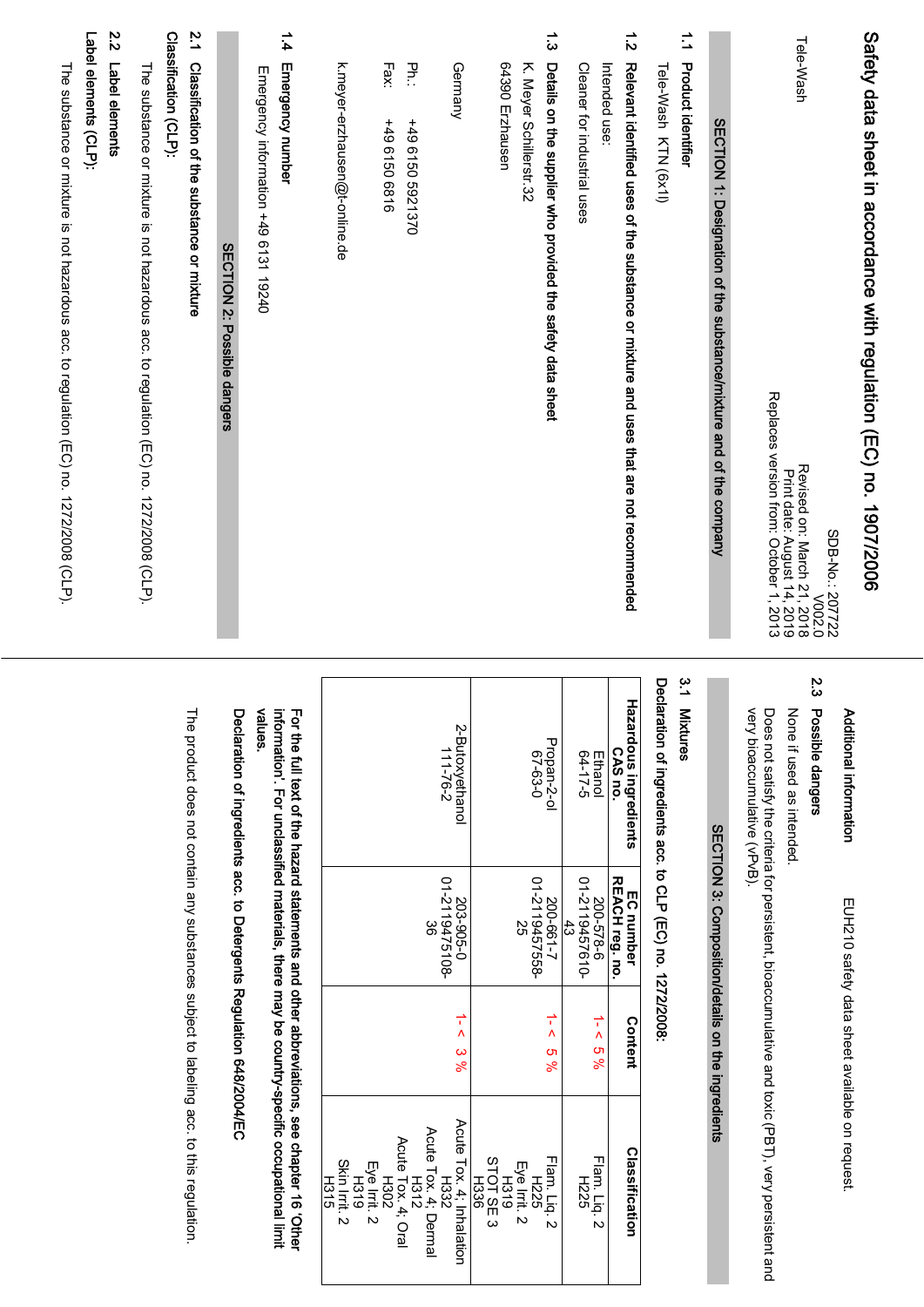### SECTION 4: First-aid measures SECTION 4: First-aid measures

# 4.<br>-Description of the first-aid measures

If symptoms persist, consult a doctor. Fresh air. Inhalation If symptoms persist, Fresh air. Inhalation: consult a doctor.

Skin contact: Skin contact:

Wash with soap and plenty of Wash with soap and plenty of

Eye contact: Eye contact:

Rinse immediately under flowing water (for 10 minutes), consult a specialist doctor. Rinse immediately under flowing water (for 10 minutes), consult a specialist doctor.

Swallowing: Swallowing:

Rinse the oral cavity, drink 1-2 glasses of water, do not induce vomiting, consult a doctor. Rinse the oral cavity, drink 1-2 glasses of water, do not induce vomiting, consult a doctor.

# 4.<br>^ Most important acute and delayed symptoms and effects

No data present No data present.

# 4.<br>ن Information on immediate medical attention or special treatment

See chapter: Description of the first-aid measures See chapter: Description of the first-aid measures

## SECTION 5: Measures for fire fighting SECTION 5: Measures for fire fighting

#### <u>ب</u><br>-Extinguishing media

#### Suitable extinguishing media: Suitable extinguishing media:

Water spray jet Carbon dioxide, foam, powder Water spray jet Carbon dioxide, foam, powder

#### Extinguishing media that must not be used for reasons of safety: Extinguishing media that must not be used for reasons of safety: Full water jet Full water jet

## <u>ত</u><br>১ Special hazards arising from the substance or mixture Special hazards arising from the substance or mixture

Formation of toxic gases is possible during heating or in case of fire Formation of toxic gases is possible during heating or in case of fire.

#### 5.3Information for firefighters Information for firefighters

Wear self-contained breathing apparatus. Wear personal protective equipment Wear self-contained breathing apparatus. Wear personal protective equipment.

#### Additional information: Additional information:

In case of fire, cool endangered containers with spray water In case of fire, cool endangered containers with spray water.

# SECTION 6: Measures in the event of unintentional release SECTION 6: Measures in the event of unintentional release

### <u>ო</u> Avoid contact with the eyes and skin Avoid contact with the eyes and skin. Personal precautions, protective equipment and emergency measures

# م.<br>م Environmental protection measures

Do not allow to enter the sewage system / surface water / groundwater. Do not allow to enter the sewage system / surface water / groundwater.

# م.<br>م Methods and material for containment and cleaning up

Dispose of contaminated material as waste in accordance with section 13. Pick up with absorbent material (sand) Neutralize with acid-binding material (e.g., limestone powder) Dispose of contaminat Pick up with absorbent material (sand). Neutralize with acid-binding material (e.g., limestone powder). ed material as waste in accordance with section 13.

#### م.<br>4 Reference to other sections

Observe notices provided in section 8 Observe notices provided in section 8.

#### SECTION 7: Handling and storage SECTION 7: Handling and storage

# $\geq$ Protective measures for safe handling

Avoid eye and skin contact. Avoid eye and skin contact.

Ventilate work rooms sufficiently. Ventilate work rooms sufficiently.

Observe notices provided in section 8 Observe notices provided in section 8.

#### Hygiene measures: Hygiene measures:

Wash hands before taking breaks and at the end of work. Do not eat, drink, or smoke while working Wash hands before taking breaks and at the end of work. Do not eat, drink, or smoke while working.

# ا<br>7. Conditions for safe storage, including any incompatibilities

Store in closed original containers Store in closed original containers.

Do not store together with food products and beverages Store protected against heat. Store protected against heat. Do not store together with food products and beverages.

#### $\tilde{c}$ Specific end uses

Cleaner for industrial uses Cleaner for industrial uses.

SECTION 8: Limitation and monitoring of exposure / personal protective equipment SECTION 8: Limitation and monitoring of exposure / personal protective equipment

Occupational limit values Occupational limit values Valid for

.<br>ــ

Parameters to be monitored

Germany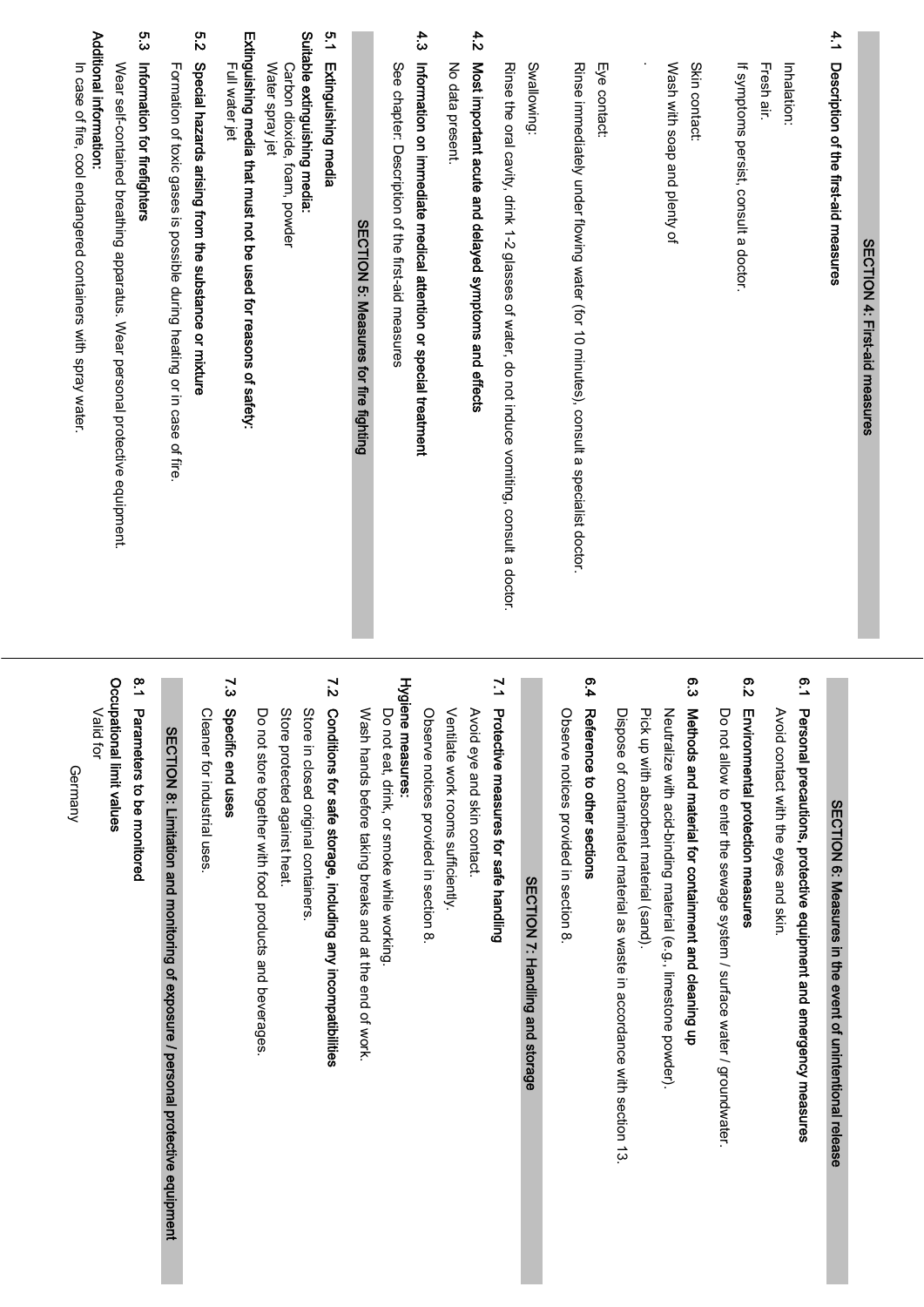|          | <b>Other</b> | <b>ppm</b> mg/kg                                                                                                                                                                     | <u>mg/l</u>                 |                                        |       |                        |                                                              |
|----------|--------------|--------------------------------------------------------------------------------------------------------------------------------------------------------------------------------------|-----------------------------|----------------------------------------|-------|------------------------|--------------------------------------------------------------|
| Comments |              |                                                                                                                                                                                      | Value                       | <b>firre</b><br>Exposure               |       | Environmental compart- | Name from list<br>ment                                       |
|          |              |                                                                                                                                                                                      |                             |                                        |       |                        | Predicted No-E#ect Concentration (PNEC);                     |
| TRGS 900 |              | stances with a<br>Category II: Sub-<br>resorptive effect.                                                                                                                            |                             | short-term val-<br>ues<br>Category for |       |                        | $2 - 92 - 111$<br>2-Butoxyethanol<br>2-BUTOXY-ETHANOL        |
| TRGS 900 |              | Absorbed through the<br>skin                                                                                                                                                         |                             | Skin designation                       |       |                        | $111 - 76 -$<br>2-Butoxyethanol<br><u>[2-BUTOXY-ETHANOL]</u> |
| TRGS 900 |              | should be no fetal<br>and biological limit<br>damage (see number<br>maintained, there<br>values (BGW) are<br>27.<br>limit values (AGW)<br>If the occupationa                         |                             | limit values:<br>Occupational          | 49    | $\vec{0}$              | $111-76-$<br>[2-BUTOXY-ETHANOL]<br>2-Butoxyethanol           |
|          | ECTLV        |                                                                                                                                                                                      | Short-term value Indicative |                                        | 246   | g                      | $-92 - 111$<br>2-Butoxyethanol<br>2-BUTOXYETHANOL            |
|          | ECTLV        | Indicative                                                                                                                                                                           |                             | value<br>Daily average                 | 86    | 20                     | $111-76-2$<br>2-Butoxyethanol<br>[2-BUTOXYETHANOL]           |
| TRGS 900 |              | stances with a<br>Category II: Sub-<br>resorptive effect                                                                                                                             |                             | short-term val-<br>Category for<br>ues |       |                        | $0 - 23 - 0$<br>Propan-2-ol<br>PROPAN-2-OL]                  |
| TRGS 900 |              | damage (see number<br>values (BGW) are<br>maintained, there<br>2.7).<br>should be no fetal<br>and biological limit<br>limit values (AGW)<br>If the occupational                      |                             | limit values:<br>Occupational          | 800   | 200                    | $0 - 29 - 03$<br>[PROPAN-2-OL]<br>Propan-2-ol                |
| TRGS 900 |              | values (BGW) are<br>maintained, there<br>naintained, there<br>2.7).<br>damage (see number<br>should be no fetal<br>and biological limit<br>limit values (AGW)<br>If the occupational |                             | limit values:<br>Occupational          | 860   | 009                    | $64 - 17 - 5$<br><b>ETHANOL</b><br>Ethanol                   |
| TRGS 900 |              | stances with a<br>resorptive effect.<br>Category II: Sub-                                                                                                                            |                             | short-term val-<br>ues<br>Category for |       |                        | $64 - 17 - 5$<br>Ethanol<br><b>[ETHANOL</b>                  |
|          |              | egory / comments<br>Short-term value cat- Regulatory list                                                                                                                            |                             | Value type                             | mg/m3 | ppm                    | stances<br><b>Tregulated group of sub-</b><br>ingredients    |

| Name from list     | Environmental compart-      |                  | Value           |           |               | Comments |
|--------------------|-----------------------------|------------------|-----------------|-----------|---------------|----------|
|                    | ment                        | Exposure<br>Lime | u®∥             | ppm mg/kg | <b>Offiel</b> |          |
| Ethanol<br>64-17-5 | Freshwater                  |                  | 0.96 mg/l       |           |               |          |
| Ethanol<br>Ethanol | <b>Saltwater</b>            |                  | <b>Ngm 67.0</b> |           |               |          |
| Ethanol<br>Ethanol | Vater (intermittent release |                  | 2.75 mg/l       |           |               |          |
| Ethanol<br>64-17-5 | Sediment (freshwater)       |                  |                 | 3.6 mg/kg |               |          |

| Name from list                      | Environmental compart-<br>ment  | Exposure<br>fine | Value<br>mg/l | pylom mqq  | Other | Comments |
|-------------------------------------|---------------------------------|------------------|---------------|------------|-------|----------|
| Ethanol<br>Ethanol                  | <b>Floor</b>                    |                  |               | 0.63 mg/kg |       |          |
| Ethanol<br>64-17-5                  | Sewage treatment plant          |                  | l/pm 085      |            |       |          |
| Ethanol<br>64-17-5                  | Oral                            |                  |               | 720 mg/kg  |       |          |
| Ethanol<br>64-17-5                  | Sediment (saltwater)            |                  |               | 2.9 mg/kg  |       |          |
| Propan-2-ol<br>67-63-0              | Freshwater                      |                  | mg/l<br>140,9 |            |       |          |
| Propan-2-ol<br>67-63-0              | Saltwater                       |                  | mg/l<br>140,9 |            |       |          |
| $67 - 63 - 0$<br>Propan-2-ol        | Sediment (freshwater)           |                  |               | 552 mg/kg  |       |          |
| $67 - 63 - 0$<br>Propan-2-ol        | Sediment (saltwater)            |                  |               | 552 mg/kg  |       |          |
| Propan-2-ol<br>67-63-0              | <b>Floor</b>                    |                  |               | 28 mg/kg   |       |          |
| Propan-2-ol<br>67-63-0              | Water (intermittent release)    |                  | mg/l<br>140,9 |            |       |          |
| $67 - 63 - 0$<br>Propan-2-ol        | Sewage treatment plant          |                  | 2251 mg/      |            |       |          |
| Propan-2-ol<br>67-63-0              | Ora                             |                  |               | 160 mg/kg  |       |          |
| 2-Butoxyethanol<br>111-76- <u>2</u> | Freshwater                      |                  | 8.8 mg/l      |            |       |          |
| 2-Butoxyethanol<br>111-76-2         | Saltwater                       |                  | 0.88 mg/l     |            |       |          |
| 2-Butoxyethanol<br>111-7 <u>6-2</u> | Sewage treatment plant          |                  | 163 mg/l      |            |       |          |
| 2-Butoxyethanol<br>111-76-2         | Sediment (freshwater)           |                  |               | 34.6 mg/kg |       |          |
| 2-Butoxyethanol<br>111-76-2         | Sediment (saltwater)            |                  |               | 3.46 mg/kg |       |          |
| 2-Butoxyethanol<br>111 <u>-76-2</u> | Water (intermittent release)    |                  | 9.1 mg/l      |            |       |          |
| 2-Butoxyethanol<br>111-76-2         | <b>Floor</b>                    |                  |               | 2.33 mg/kg |       |          |
| 2-Butoxyethanol<br>111-76-2         | Ora                             |                  |               | 20 mg/kg   |       |          |
|                                     | Derived No-Effect Level (DNEL): |                  |               |            |       |          |

| Name flom list           | Application<br>area     | Exposure<br>coute | Effect on health                              | Exposure<br>duration | Malue     | Comments |
|--------------------------|-------------------------|-------------------|-----------------------------------------------|----------------------|-----------|----------|
| $64 - 17 - 5$<br>Ethanol | Employee                | Dermal            | sure - systemic<br>ettects<br>Long-term expo- |                      | 343 mg/kg |          |
| 64-17-5<br>Ethanol       | Employee                | Inhalation        | Long-term expo-<br>sure - systemic<br>effects |                      | 950 mg/m3 |          |
| $64 - 17 - 5$<br>Ethanol | General public   Dermal |                   | effects<br>sure - systemic<br>Long-term expo- |                      | 206 mg/kg |          |
| 64-17-5<br>Ethanol       | General public          | Inhalation        | Long-term expo-<br>effects<br>sure - systemic |                      | 114 mg/m3 |          |
|                          |                         |                   |                                               |                      |           |          |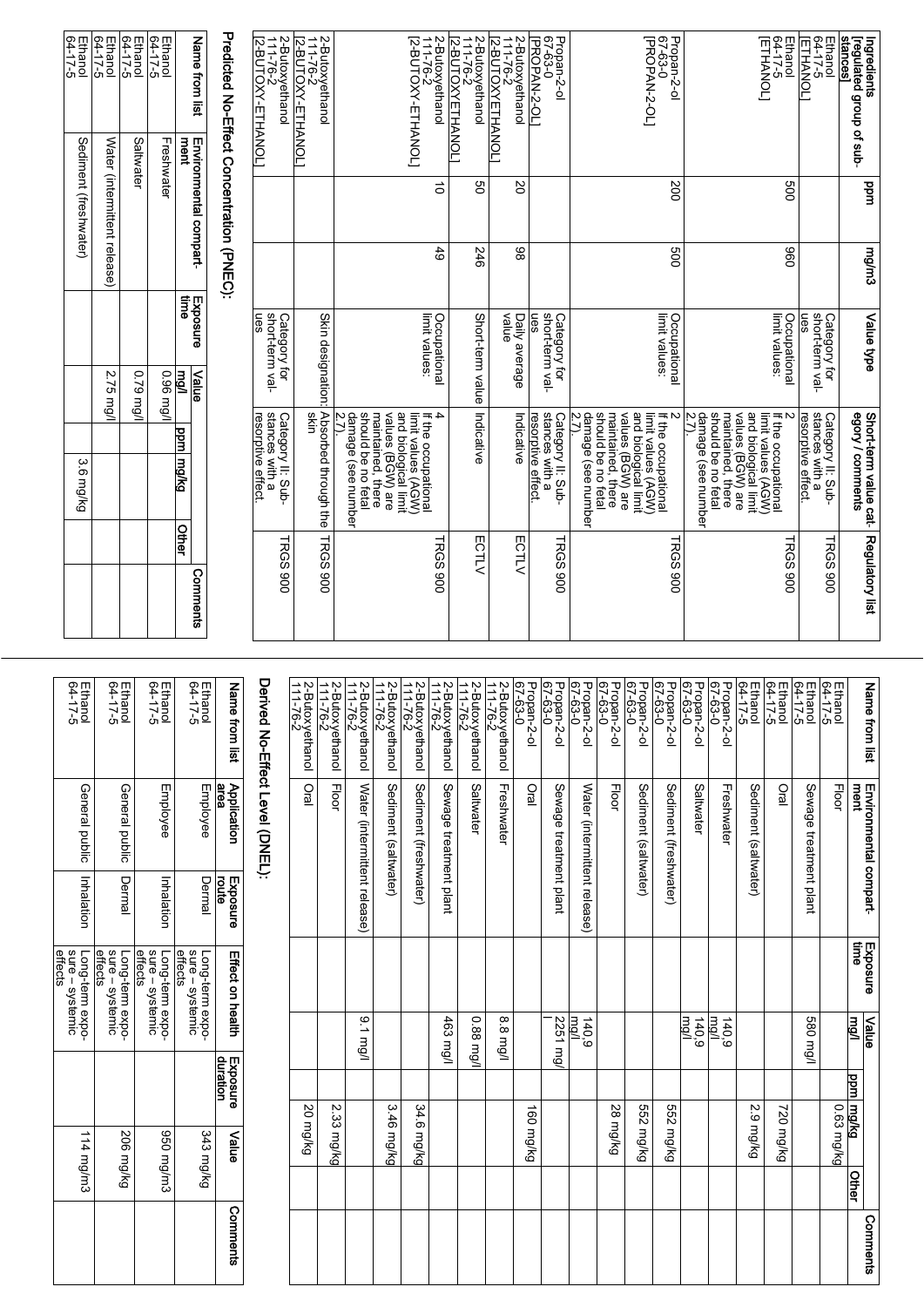| Name from list              | area<br>Application | Exposure<br>route | Effect on health                                     | Exposure<br><u>duration</u> | Value      | Comments |
|-----------------------------|---------------------|-------------------|------------------------------------------------------|-----------------------------|------------|----------|
| Ethanol<br>64-17-5          | General public      | <b>Dral</b>       | <u>effects</u><br>sure - systemic<br>Long-term expo- |                             | By/Bw 28   |          |
| Propan-2-ol<br>67-63-0      | Employee            | Dermal            | sure - systemic<br>effects<br>Long-term expo         |                             | Bylgm 888  |          |
| Propan-2-ol<br>67-63-0      | Employee            | Inhalation        | sure - systemic<br>effects<br>Long-term expo-        |                             | 500 mg/m3  |          |
| Propan-2-ol<br>67-63-0      | General public      | Dermal            | sure - systemic<br>effects<br>Long-term expo-        |                             | 319 mg/kg  |          |
| Propan-2-ol<br>67-63-0      | General public      | Inhalation        | sure - systemic<br>effects<br>Long-term expo-        |                             | 89 mg/m3   |          |
| $0 - 53 - 0$<br>Propan-2-ol | General public      | Oral              | sure - systemic<br>effects<br>Long-term expo-        |                             | 26 mg/kg   |          |
| 2-Butoxyethanol<br>111-76-2 | Employee            | Inhalation        | exposure - sys-<br>temic effects<br>Acute/short-term |                             | 1091 mg/m3 |          |
| 2-Butoxyethanol<br>111-76-2 | Employee            | Dermal            | sure - systemic<br>effects<br>Long-term expo-        |                             | 125 mg/kg  |          |
| 2-Butoxyethanol<br>111-76-2 | Employee            | Inhalation        | sure - systemic<br>effects<br>Long-term expo-        |                             | 98 mg/m3   |          |
| 2-Butoxyethanol<br>111-76-2 | General public      | Inhalation        | temic effects<br>exposure – sys-<br>Acute/short-term |                             | 426 mg/m3  |          |
| 2-Butoxyethanol<br>111-76-2 | General public      | Inhalation        | exposure - local<br>effects<br>Acute/short-term      |                             | 147 mg/m3  |          |
| 2-Butoxyethanol<br>111-76-2 | General public      | Dermal            | sure - systemic<br>effects<br>Long-term expo-        |                             | 75 mg/kg   |          |
| 2-Butoxyethanol<br>111-76-2 | General public      | Inhalation        | sure - systemic<br>effects<br>Long-term expo-        |                             | 59 mg/m3   |          |
| 2-Butoxyethanol<br>111-76-2 | General public      | Oral              | sure - systemic<br>effects<br>Long-term expo-        |                             | 6.3 mg/kg  |          |
| 2-Butoxyethanol<br>111-76-2 | Employee            | Inhalation        | exposure – local<br>effects<br>Acute/short-term      |                             | 246 mg/m3  |          |
| 2-Butoxyethanol<br>111-76-2 | Employee            | Dermal            | exposure – sys-<br>temic effects<br>Acute/short-term |                             | By/Bw 68   |          |
| 2-Butoxyethanol<br>111-76-2 | General public      | Dermal            | temic effects<br>exposure – sys-<br>Acute/short-term |                             | By/Bw 68   |          |
| 2-Butoxyethanol<br>111-76-2 | General public      | Oral              | temic effects<br>exposure – sys-<br>Acute/short-term |                             | 26.7 mg/kg |          |

#### Biological limit value (BGW): Biological limit value (BGW):

| sabstances<br>ulated group of<br>Ingredients [reg-   Parameter   Test material   Sampling time |                                      |               |                                                                 | Conc.           | <b>Basis of the</b><br>limit value | Com<br>ment | lional<br>Addi-<br>ទ្វី<br>morma- |
|------------------------------------------------------------------------------------------------|--------------------------------------|---------------|-----------------------------------------------------------------|-----------------|------------------------------------|-------------|-----------------------------------|
| <b>[2-PROPANOL]</b><br>$0 - 2 - 0$<br>Propan-2-ol                                              | Acetone                              | Blood         | of shift<br>Sampling time: end 25 mg/l<br>ot exposure or end    |                 | DE BGW                             |             |                                   |
| [2-PROPANOL<br>$0 - 2 - 0$<br>Propan-2-ol                                                      | Acetone                              | Urine         | Sampling time: end   25 mg/l<br>of shift.<br>ot exposure or end |                 | DE BGW                             |             |                                   |
| [BEL-2]                                                                                        |                                      |               |                                                                 |                 |                                    |             |                                   |
| $111 - 76 - 2$<br>2-Butoxyethanol                                                              | <b>Butoxy</b><br>acetic acid         | Urine         | Sampling time: for   100 mg/l DE BGW<br>long-term expo-         |                 |                                    |             |                                   |
| <b>ANOL]</b><br>P-BUTOXYETH-                                                                   |                                      |               | sure after multiple<br>previous shifts.                         |                 |                                    |             |                                   |
| $111-76-2$<br>2-Butoxyethanol                                                                  | <b>Butoxy</b><br>acetic acid   urine | Creatinine in | Random sampling<br>time: end of shift/                          | 150 mg/g DE BGW |                                    |             |                                   |
| ANOL [BEL-2]]<br>I2-BUTOXYETH- (BAA), with                                                     | <b>hydrolysis</b>                    |               | end of work week                                                |                 |                                    |             |                                   |
|                                                                                                |                                      |               |                                                                 |                 |                                    |             |                                   |

# .<br>م Limitation and monitoring of exposure:

Information about the design of technical systems: Information about the design of technical systems:

Ensure good ventilation/extraction at the workplace Ensure good ventilation/extraction at the workplace.

#### Breathing protection: Breathing protection:

ABEK-P2-filter (EN 14387) be worn. This recommendation is to be adapted to the conditions<br>on site.  $AB$ EK- $B$ -filter (EN 14387) be worn. This recommendation is to be adapted to the conditions In the case of aerosol formation, we recommend that appropriate breathing protection with In the case of aerosol formation, we recommend that appropriate breathing protection with

#### Hand protection: Hand protection:

ation time according to EN 374): butyl rubber (IIR; >= 0.7 mm layer thickness) Suitable materi by analogy with similar substances. Note that in practice the working life of chemical-resistant values are based on literature references and information from glove manufacturers or derived als also for longer, direct contact (recommended: protective index 6, corresponding to > 480 splashes (recommended: at least protective index 2, corresponding to > 30 minutes perme-Chemical-resistant protective gloves (EN 374). Suitable material for short-term contact or tear are noticed, the gloves should be replaced tear are noticed, the gloves should be replaced. dance with EN 374 due to the many influencing factors (e.g., temperature). If signs of wear and dance with EN 374 due to the many influencing factors (e.g., temperature). If signs of wear and protective gloves may be considerably shorter than the permeation time determined in accorvalues are based on literature references and information from glove manufacturers or derived minutes permeation time according to 374): butyl rubber (IIR; >= 0.7 mm layer thickness) The als also for longer, direct contact (recommended: protective index 6, corresponding to > 480 ation time a cocording to  $E \times 2K$ , butyl rubber (IIR;  $\lambda = 0.7$  mm layer thickness). splashes (recommended: at least protective index 2, corresponding to > 30 minutes permeChemical-resistant protective gloves (EN 374). Suitable material for short-term contact or protective gloves may be considerably shorter than the permeation time determined in accorby analogy with similar substances. Note that in practice the working life of chemical-resistant minutes permeation time according to 374): butyl rubber (IIR; >= 0.7 mm layer thickness) The -

#### Eye protection: Eye protection: Safety glasses

Eye protection should comply with EN 166 Safety glasses Eye protection should comply with EN 166.

#### **Body protection:** Body protection:

Suitable protective clothing Suitable protective clothing

dusts. The protective clothing should comply with EN 14605 for fluid splashes or for EN 13982 for The protective clothing should c omply with EN 14605 for fluid splashes or for EN 13982 for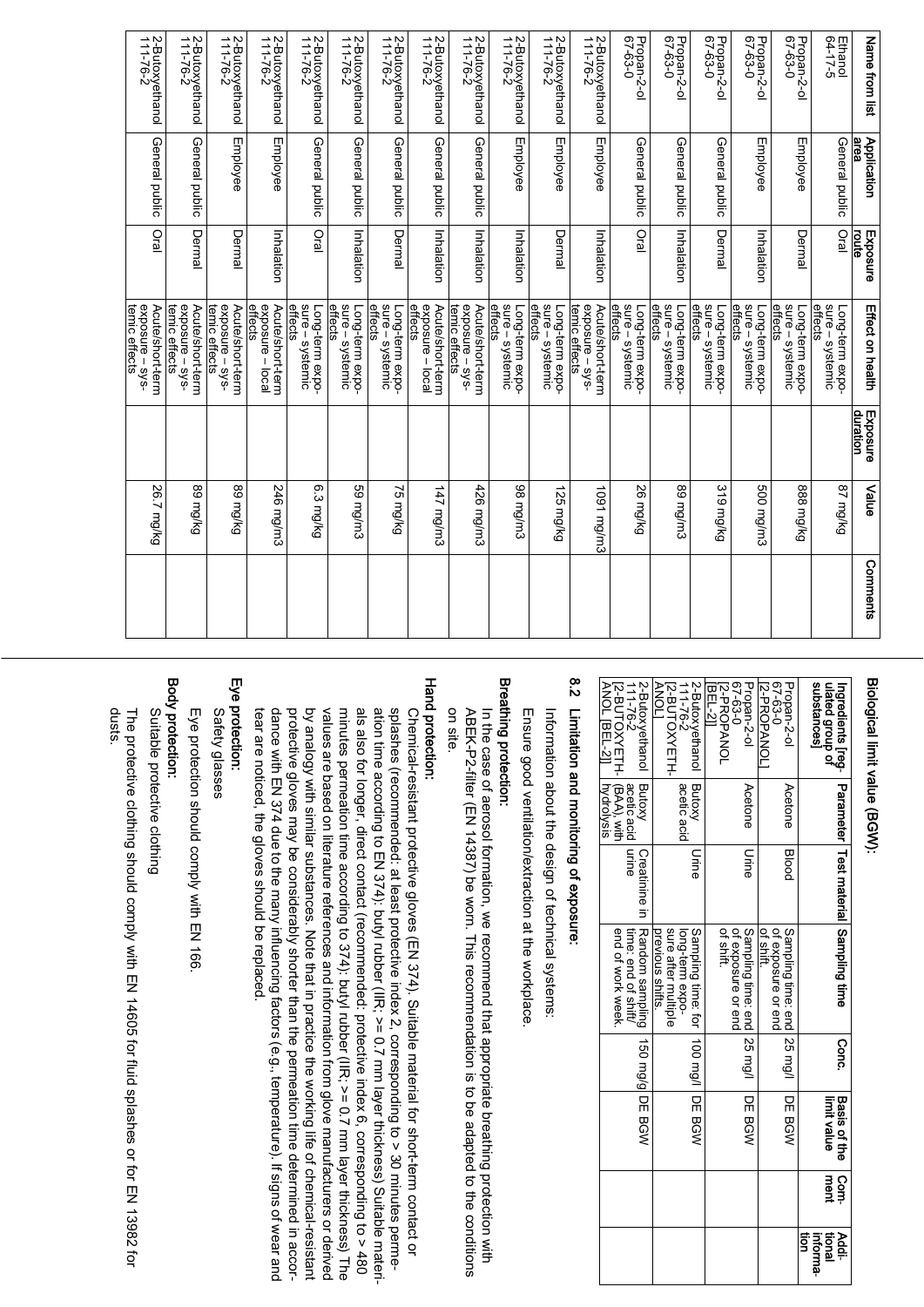| SECTION 10: Stability and reactivity                     |                                                                            |
|----------------------------------------------------------|----------------------------------------------------------------------------|
|                                                          | No data present / not applicable                                           |
|                                                          | $\frac{8}{2}$<br>Other information                                         |
| No data present / not applicable                         | Oxidizing properties                                                       |
| No data present / not applicable                         | Explosive properties                                                       |
| No data present / not applicable                         | Viscosity (kinematic)                                                      |
| No data present / not applicable                         | Viscosity                                                                  |
| No data present / not applicable                         | Decomposition temperature                                                  |
| No data present / not applicable                         | Auto-ignition temperature                                                  |
| No data present / not applicable                         | Partition coefficient: n-octanol/water                                     |
|                                                          | Solubility, qualitative<br>(20 °C (68 °F); solvent: water)                 |
| Fully miscible                                           |                                                                            |
| No data present / not applicable                         | Solubility                                                                 |
| No data present / not applicable                         | <b>Bulk density</b>                                                        |
|                                                          | $(20^{\circ}$ C (68 $^{\circ}$ F))                                         |
| 0.980 - 0.990 g/cm <sup>3</sup>                          | Density                                                                    |
| No data present / not applicable                         | Relative vapor density:                                                    |
| No data present / not applicable                         | Vapor pressure                                                             |
| No data present / not applicable                         | Explosion limits                                                           |
| No data present / not applicable                         | Flammability                                                               |
| No data present / not applicable                         | Evaporation rate                                                           |
| The product does not support combustion in any way.      |                                                                            |
| 39 - 45 °C (102.2 - 113 °F); flash point, Pensky-Martens | Flash point                                                                |
| No data present / not applicable                         | Initial boiling point                                                      |
| No data present / not applicable                         | Solidification temperature                                                 |
| No data present / not applicable                         | Melting point                                                              |
|                                                          | (20 °C (68 °F); conc.: 100%)                                               |
| $8.5 - 10.5$                                             | pH value                                                                   |
| No data present / not applicable                         | Odor threshold                                                             |
| Weak                                                     | Odor                                                                       |
| Colorless                                                |                                                                            |
| <b>Clear</b>                                             |                                                                            |
| Liquid                                                   | Appearance                                                                 |
|                                                          | $\frac{1}{2}$<br>Information on the basic physical and chemical properties |
| SECTION 9: Physical and chemical properties              |                                                                            |
|                                                          |                                                                            |
|                                                          | protective equipment should comply with the relevant EU standards.         |

## 10.1 Reactivity

None known if used as intended. None known if used as intended.

Acute inhalational toxicity:

Acute inhalational toxicity:

ents contained in the mixture. ents contained in the mixture. The mixture is classified according to the calculation method based on the classified ingredi-The mixture is classified according to the calculation method based on the classified ingredi

#### 10.2 Chemical stability

Notes on personal protective equipment:

Notes on personal protective equipment:

The information for suggested personal protective equipment serves only an advisory function. A complete risk estimation should be performed before using the product to determine whether the indicated personal protective equipment is suitable for the local conditions. The personal

The information for suggested personal protective equipment serves only an advisory function.

A complete risk estimation should be performed before using the product to determine whether the indicated personal protective equipment is suitable for the local conditions. The personal

Stable under the specified storage conditions. Stable under the specified storage conditions.

## **ات**<br>3 Possibility of hazardous reactions

See section Reactivity See section Reactivity

#### 10.4 Conditions to be avoided

No decomposition if used as intended. No decomposition if used as intended.

#### 10.5 Incompatible materials

None if used as intended None if used as intended.

# 10.6 Hazardous decomposition products

None known if used as intended. Toxic gases may form in case of fire None known if used as intended. Toxic gases may form in case of fire.

# SECTION 11: Toxicological information SECTION 11: Toxicological information

## 11.1 Information on toxicological effects

#### Acute oral toxicity: Acute oral toxicity:

ents contained in the mixture. ents contained in the mixture. The mixture is classified according to the calculation method based on the classified ingredi-The mixture is classified according to the calculation method based on the classified ingredi

| <b>Hazardous</b>                       | Value       | euls                 | Species | <b>Method</b>                            |
|----------------------------------------|-------------|----------------------|---------|------------------------------------------|
| CAS no.<br>ngredient                   | ಕ್ಷ         |                      |         |                                          |
| $64 - 17 - 5$<br>Ethano                | <b>DSD1</b> | 10,470 mg/kg Rat     |         | OECD Guideline 401 (Acute Oral Toxicity) |
| $0 - 2 - 0$<br>Propan-2-ol             | <b>UD50</b> | $5.840$ mg/kg Fat    |         | OECD Guideline 401 (Acute Oral Toxicity) |
| 2-Butoxyethanol LD50<br>$111 - 76 - 2$ |             | 1,746 mg/kg<br>  Rat |         | OECD Guideline 401 (Acute Oral Toxiciy)  |

#### Acute dermal toxicity: Acute dermal toxicity:

Hazardous<br>Ingredients<br>CAS no. ingredients Hazardous

Ethanol<br>64-17-5

Propan-2-ol<br>67-63-0

Propan-2-ol LD50

0907 **DSO** 

12,870 mg/kg 12,870 mg/kg

Rabbit

Not specified Not specified Ethanol LD50

 $> 2,000$  mg/kg > 2,000 mg/kg

Rabbit

OECD Guideline 402 (Acute Dermal Toxicity) OECD Guideline 402 (Acute Dermal Toxicity) Nalue<br>eulse

Value Value

Value

Species

Method

ents contained in the mixture. ents contained in the mixture. The mixture is classified according to the calculation method based on the classified ingredi The mixture is classified according to the calculation method based on the classified ingredi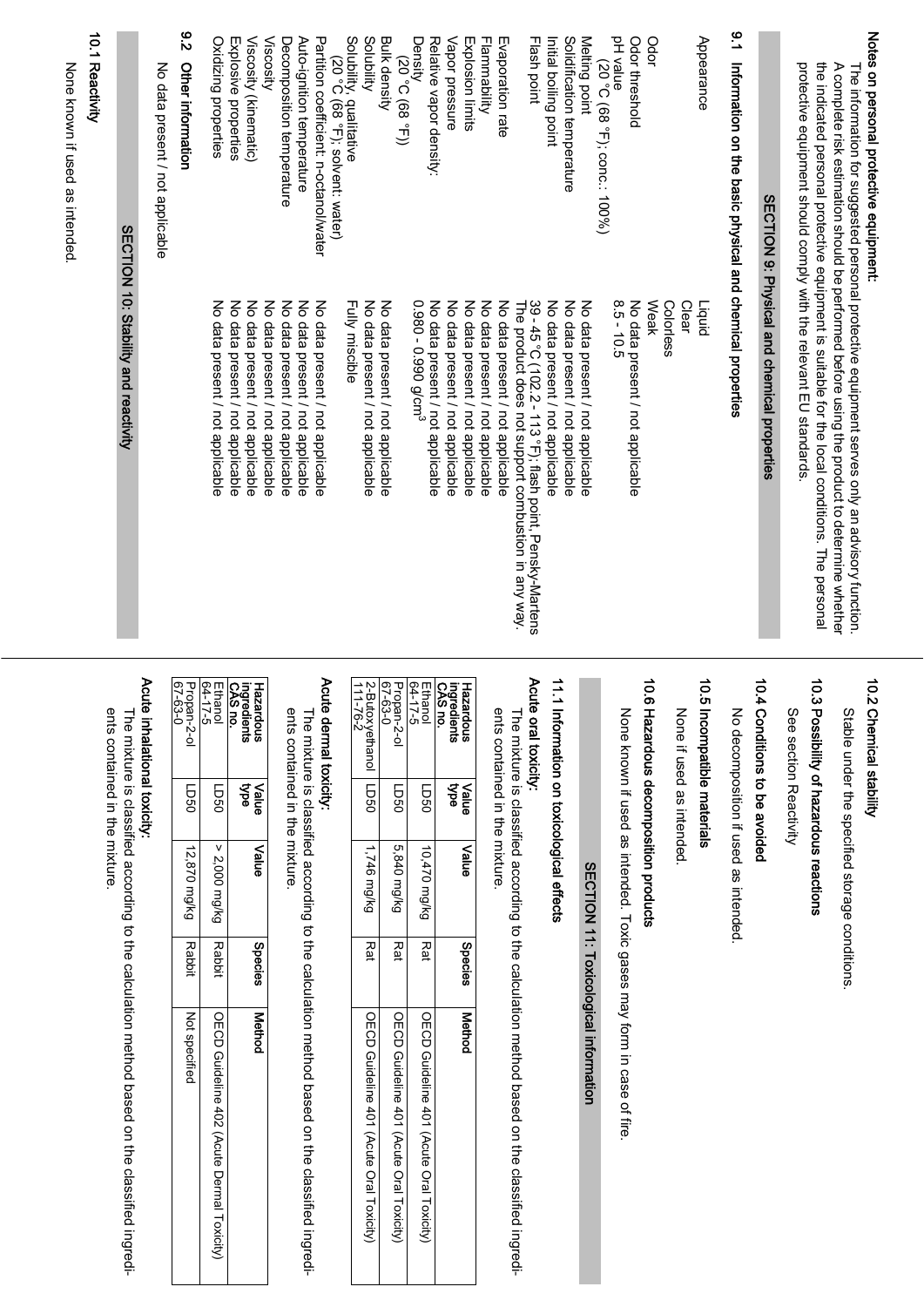| <b>Hazardous</b><br>ngredients<br>CAS no. | spe<br>Value | Value              | Test atmo-<br>sphere | Exposure<br>duration | Species   Method |                                               |
|-------------------------------------------|--------------|--------------------|----------------------|----------------------|------------------|-----------------------------------------------|
| Ethano<br>$64 - 17 - 5$                   | <b>LC50</b>  | 124.7 mg/l   Vapor |                      | $\frac{4}{L}$        | Rat              | OECD Guideline 403<br>Acute Inhalation Toxici |
| Propan-2-ol<br>67-63-0                    | <b>LC50</b>  | 72.6 mg/           |                      | 4 H                  | Rat              | Not specified                                 |

#### Corrosive/irritant to skin: Corrosive/irritant to skin:

ents contained in the mixture. The mixture is classified according to the calculation method based on the classified ingredients contained in the mixture. The mixture is classified according to the calculation method based on the classified ingredi

| CAS no.<br><b>Hazardous</b><br>ingredients | Result                    | duration<br>Exposure | Species       | Method                                                                 |
|--------------------------------------------|---------------------------|----------------------|---------------|------------------------------------------------------------------------|
| $6 + 17 - 5$<br>Ethano                     | Non-irritating            |                      | <b>Rabbit</b> | OECD Guideline 404 (Acute Dermal Irritation<br>Corrosion               |
| $0 - 23 - 0$<br>Propan-2-ol                | Slightly irritating   4 h |                      | <b>Rabbit</b> | OECD Grideline 404 (Accle Derman Irrittion<br>Corrosion                |
| 2-Butoxyethanol   Irritating<br>$111-76-2$ |                           |                      | <b>Rabbit</b> | EO Method B. 4 (Acrite Toxicity: Dermal Irritation<br><b>Corrosion</b> |

# Serious damage to eyes/eye irritation:

The mixture is classified according to the calculation method based on the classified ingredi**Serious damage to eyes/eye irritation:**<br>The mixture is classified according to the calculation method based on the classified ingredi-<br>ents contained in the mixture.

ents contained in the mixture.

| <b>Hazardous</b><br>CAS no.<br>ngredients | <b>Resul</b>               | duration<br>Exposure | Species       | Method                                                   |
|-------------------------------------------|----------------------------|----------------------|---------------|----------------------------------------------------------|
| $64 - 17 - 5$<br>Ethano                   | Non-irritating             |                      | <b>Rabbit</b> | Corrosion)<br>OECD Guideline 405 (Acute Eye Irritation   |
| $0 - 89 - 29$<br>Propan-2-ol              | tating<br>Moderately irri- |                      | <b>Rabbit</b> | <b>Corrosion</b><br>OECD Quideline 405 (Accte myellation |
| 2-Butoxyethanol<br>$111-76-2$             | Irritating                 | 4 tZ                 | <b>Rabbit</b> | Corrosion<br>OECD Guideline 405 (Acute Eye Irritation    |

#### Sensitization of the airways/skin: Sensitization of the airways/skin:

mixture. The mixture is classified using limit values based on the classified ingredients contained in the The mixture is classified using limit values based on the classified ingredients contained in the

| CAS no.<br><b>Hazardous</b><br>ingredients | Result              | <b>Test type</b>                 | Species   | Nethod                                   |
|--------------------------------------------|---------------------|----------------------------------|-----------|------------------------------------------|
| $5 - 11 - 5$<br>Ethanol                    | prizitizing<br>Non- | node<br>Local mouse lymph Guinea | 6d        | OECD Grideline 406 (Skin Sensitisation)  |
|                                            |                     | vesse                            |           |                                          |
| Ethano                                     | Non-                | Local mouse lymph   Mouse        |           | OECD Quideline 429 (Skin Sensitisation:  |
| $64 - 17 - 5$                              | sensitizing         | node                             |           | Local Lymph Node Assay)                  |
|                                            |                     | Aesse                            |           |                                          |
| Propan-2-ol                                | Noh-                | <b>Buehler test</b>              | Guinea    | OECD Quideline 406 (Skin Sensitisation)  |
| $0 - 29 - 0$                               | sensitizing         |                                  | pıg       |                                          |
| 2-Butoxyethanol                            | Non-                | Guinea pig<br>maximization test  | Guinea    | OECD Goriderine 406 (Skin Sensitisation) |
| $111-76-2$                                 | sensitizing         |                                  | bid<br>Di |                                          |

# Germ cell mutagenicity:

The mixture is classified using limit values based on the classified ingredients contained in the **Germ cell mutagenicity:**<br>The mixture is classified using limit values based on the classified ingredients contained in the<br>mixture.

| 2-Butoxyethanol<br>111-76-2<br>Negative                                 | Propan-2-ol<br>  67-63-0<br>Negative                                            | Ethanol<br>64-17-5<br>Negative                                                     | 2-Butoxyethanol<br>111-76-2<br>Negative                                    | 2-Butoxyethanol<br>111-76-2<br>Negative                                       | 2-Butoxyethanol<br>111-76-2<br>Negative                        | $67 - 63 - 0$<br>Propan-2-ol<br>vation<br>Negative with<br>metabolic acti- | Ethanol<br>64-17-5<br>Negative                                                     | Ethanol<br>64-17-5<br>Negative                                                | Ethanol<br>64-17-5<br>Negative                                 | ingredients<br>CAS no.<br>Hazardous<br>Result |  |
|-------------------------------------------------------------------------|---------------------------------------------------------------------------------|------------------------------------------------------------------------------------|----------------------------------------------------------------------------|-------------------------------------------------------------------------------|----------------------------------------------------------------|----------------------------------------------------------------------------|------------------------------------------------------------------------------------|-------------------------------------------------------------------------------|----------------------------------------------------------------|-----------------------------------------------|--|
| Intraperitoneal                                                         | Intraperitoneal                                                                 |                                                                                    | Mammalian gene<br>mutation assay                                           | chromosome aber-<br>ration test<br>In vitro mammalian                         | (e.g. Ames test)<br>mutation assay<br>Bacterial reverse        | mutation assay<br>Mammalian gene                                           | mutation assay<br>Mammalian gene                                                   | chromosome aber-<br>ration test<br>In vitro mammalian-                        | mutation assay<br>Bacterial reverse<br>(e.g., Ames test)       | tration route<br>Study type/adminis-          |  |
|                                                                         |                                                                                 |                                                                                    | With and without                                                           | With and without                                                              | With and without                                               | With and without                                                           | With and without                                                                   | <b>Without</b>                                                                |                                                                | Metabolic activa-<br>tion/exposure time       |  |
| Mouse                                                                   | Mouse                                                                           |                                                                                    |                                                                            |                                                                               |                                                                |                                                                            |                                                                                    |                                                                               |                                                                | <b>Species</b>                                |  |
| 474 (Mammalian<br>OECD Guideline<br>cleus Test)<br>Erythrocyte Micronu- | 474 (Mammalian<br>cleus Test)<br>OECD Guideline<br>Erythr <u>o</u> cyte Micronu | some Aberration<br>Marrow Chromo-<br>(Mammalian Bone<br>ECD Guideline 475<br>Test) | 476 (In vitro Mam-<br>Mutation Test)<br>malian Cell Gene<br>OECD Guideline | 473 (In vitro Mam-<br>OECD Guideline<br>Aberration Test)<br>malian Chromosome | 471 (Bacterial<br>OECD Guideline<br>Reverse Mutation<br>Assay) | 476 (In vitro Mam-<br>OECD Guideline<br>Mutation Test)<br>malian Cell Gene | 476 (In vitro Mam-<br>OECD Guideline<br><u>Mutation T</u> est)<br>malian Cell Gene | 473 (In vitro Mam-<br>malian Chromosome<br>OECD Guideline<br>Aberration Test) | 471 (Bacterial<br>Assay)<br>Reverse Mutation<br>OECD Guideline | <b>Method</b>                                 |  |

mixture.

| <b>Hazardous</b><br>ingredients<br>CAS no. | Result | Route of expo-<br>eure  | Exposure dura- Species<br>Ireatmen<br>tion / frequency or |       | Gender | Method        |
|--------------------------------------------|--------|-------------------------|-----------------------------------------------------------|-------|--------|---------------|
| $64 - 17 - 5$<br>Ethanoi                   |        | Oral:<br>not specifier. |                                                           | Rat   |        | Not specified |
| $64 - 17 - 5$<br>Ethano                    |        | Dermal                  |                                                           | Mouse | Female | Not specified |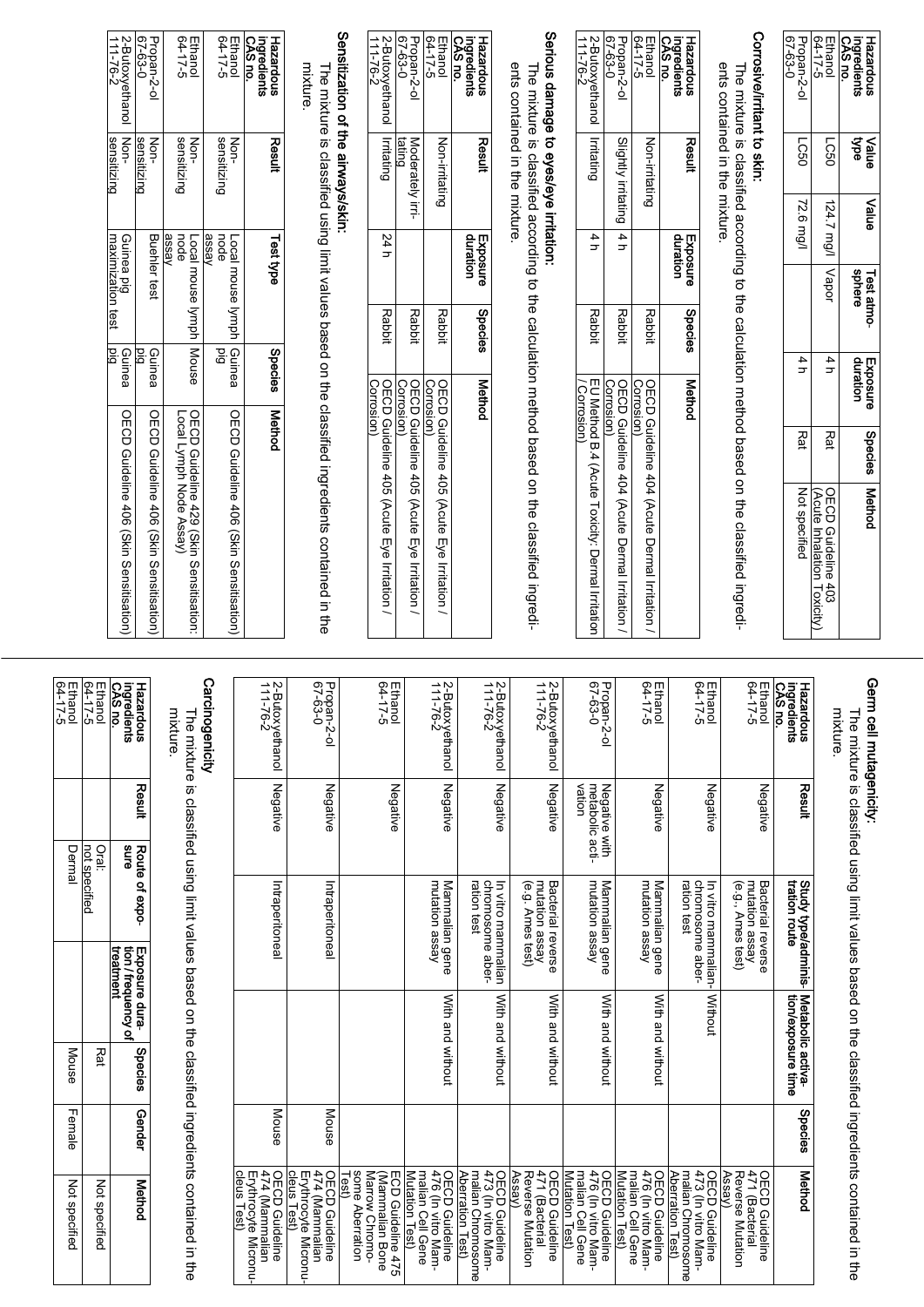| CAS no<br><b>Hazardous</b><br>ngredient: | <b>Resul</b> | Route of expo-<br>eure | Exposure dura-<br>reatmen<br>ion/requency of | Species | Gender         | <b>Methou</b>                              |
|------------------------------------------|--------------|------------------------|----------------------------------------------|---------|----------------|--------------------------------------------|
| $64 - 17 - 5$<br>Ethano                  |              | Inhalation.            |                                              | Mouse   | Male           | Not specified                              |
| Propan-2-ol<br>  67-63-0                 |              | vapor<br>Inhalation    | 6 h/d, 5 d/w<br>404 w                        | Rat     | temale<br>Male | <b>OECD Guideline</b><br>451(Carcinogenic- |
|                                          |              |                        |                                              |         |                | ity Studies                                |

#### Reproductive toxicity: Reproductive toxicity:

mixture. The mixture is classified using limit values based on the classified ingredients contained in the The mixture is classified using limit values based on the classified ingredients contained in the

| <b>Hazardous</b>                 | Result / value       |                  | Test type Route of expo-     | Species | <b>Method</b>                          |
|----------------------------------|----------------------|------------------|------------------------------|---------|----------------------------------------|
| CAS <sub>no.</sub><br>mgredients |                      |                  | gure                         |         |                                        |
| $64 - 17 - 5$<br>Ethanol         | NOAEL P 13,800 mg/kg | 2-gene<br>ration | <b>Dral</b><br>not specified | Mouse   | OECD Guideline 416<br>Two-Generation   |
|                                  |                      | study            |                              |         | Vbudy<br>Reproduction I oxicity        |
| $0 - 53 - 0$<br>Propan-2-ol      | NOAEL P 853 mg/kg    | ration<br>1-gene | drinking water<br>Oral.      | Rat     | OECD Guideline 415<br>cone-Generation  |
|                                  |                      | study            |                              |         | Study)<br>Reproduction I oxicity       |
| Propan-2-ol                      | NOAEL P 500 mg/kg    | 5-gene           | Orally via a probe Rat       |         | OECD Guideline 416                     |
| $0 - 29 - 09$                    |                      | ration           |                              |         | Iwo-Generation                         |
|                                  | NOAEL F1 1,000 mg/kg | study            |                              |         | <b>Study</b> )<br>Reproduction Toxichy |
| 2-Butoxyethanol                  | INOAEL P 720 mg/kg   | 2-gene           | Oral.                        | Mouse   | Not specified                          |
| $111 - 76 - 2$                   | NOAEL F1 720 mg/kg   | study<br>ration  | drinking water               |         |                                        |
|                                  | NOAEL F2 720 mg/kg   |                  |                              |         |                                        |

# Specific target organ toxicity with single exposure: Specific target organ toxicity with single exposure:

No data present. No data present.

Specific target organ toxicity with repeated exposure: Specific target organ toxicity with repeated exposure: mixture. The mixture is classified using limit values based on the classified ingredients contained in the The mixture is classified using limit values based on the classified ingredients contained in the

2-Butoxyethanol NOAEL < 69 mg/kg<br>111-76-2 111-76-2 2-Butoxyethanol NOAEL < 69 mg/kg2-Butoxyethanol<br>111-76-2 111-76-2 2-Butoxyethanol NOAEL 0.121 mg/l $\frac{\text{CAS}}{\text{Propar}}$ <br>Propan-Propan-2-ol ingredients Hazardous Result / valueNOAEL 0.121 mg/l Result / value Route of<br>exposure Inhalation:<br>vapor -ing water Oral: drinkInhalation InhalationInhalation: exposure Route of 42 or 90 days<br>6 hours/day,<br>5 days/week Exposure duration Spe<br>/ frequency of<br>application<br>at least 104 w<br>| 6 h/d, 5 d/w 91 d continuous 42 or 90 days at least 104 w application / frequency of 91 d continuous5 days/week 6 hours/day, 6 h/d, 5 d/w Exposure duration Species**Species**  RatRatOECD Guideline<br>408 (Repeated Dose<br>90-Day Oral Toxicity<br>in Rodents) Not specified Not specified 90-Day Oral Toxicity 408 (Repeated Dose Method OECD Guideline Not specified Not specified

Danger of aspiration: No data present.

# Danger of aspiration:

#### No data present

# SECTION 12: Environmental information SECTION 12: Environmental information

#### General ecological information: General ecological information:

Do not allow to enter the sewage system / surface water / groundwater. Do not allow to enter the sewage system / surface water / groundwater.

2004). The product does not contain surfactants as defined in the EU Detergent Regulation (EC/648 The product does not contain surfactants as defined in the EU Detergent Regulation (EC/648/

#### <u>12</u>.1 Toxicity

#### Toxicity (fish): Toxicity (fish):

ents contained in the mixture. ents contained in the mixture. The mixture is classified according to the calculation method based on the classified ingredi-The mixture is classified according to the calculation method based on the classified ingredi

| <b>CAS no</b><br><b>Hazardous</b><br>dredients | ed⁄a<br>Value | lalue                                 | duration<br>Exposure | Species             | Method                                                                                        |
|------------------------------------------------|---------------|---------------------------------------|----------------------|---------------------|-----------------------------------------------------------------------------------------------|
| $64 - 17 - 5$<br>Ethano                        | 595           | 14,200 mg/l 96 h                      |                      | Pimephales promelas | OECD Guideline 203 (Fish<br>Acute Toxicity Test)                                              |
| $0 - 89 - 09$<br>Propan-2-ol                   | <b>LC50</b>   | $-9.640 -$<br>10,000 mg.              | <b>4961</b>          | Pimephales promelas | OECD Guideline 203 (Fish<br>Acute Toxicity Test?                                              |
| 2-Butoxyethanol   LC50<br>$7 - 10 - 2$         |               | 1,474 mg/l 96 h                       |                      |                     | Oncorhynchus mykiss   OECD Guideline 203 (Fish<br>Acute Toxicity Test                         |
| 2-Butoxyethanol I<br>$111-76-2$                | <b>NOEC</b>   | $ 100 \text{ mJ} \cdot 1001 \leq 101$ |                      | name: Danio rerio)  | Brachydanio rerio (newl OECD Guideline 204 (Fish<br>Prolonged Toxicity Test: 14-<br>day Study |

#### Toxicity (daphnia): Toxicity (daphnia):

ents contained in the mixture ents contained in the mixture. The mixture is classified according to the calculation method based on the classified ingredi-The mixture is classified according to the calculation method based on the classified ingredi

| CAS <sub>no.</sub><br><b>Hazardous</b><br>ngredient: | <b>Palue</b><br><b>SP</b> | Malue                  | <b>Exposure</b><br>duration | Species       | Methoo                                                                |
|------------------------------------------------------|---------------------------|------------------------|-----------------------------|---------------|-----------------------------------------------------------------------|
| $64 - 17 - 5$<br>Ethano                              | EC50                      | $-8926$<br>14,221 mg/l | 48 h                        | Daphnia magna | sation Test)<br>OECD Guideline 202<br>Daphria sp. Acute Immobi        |
| 2-Butoxyethanol   EC50<br>$111 - 76 - 2$             |                           | 1,550 mg/l   48 h      |                             | Daphnia magna | OECD Guideline 202<br>sation<br>s<br>Daphnia sp. Acute Immobi<br>Test |

## Chronic toxicity to aquatic invertebrates Chronic toxicity to aquatic invertebrates

ents contained in the mixture ents contained in the mixture. The mixture is classified according to the calculation method based on the classified ingredi-The mixture is classified according to the calculation method based on the classified ingredi

| CAS no<br><b>Hazardous</b><br>ngredient | శ్ల<br>Value | Value            | Exposure<br>duration | Species       | Method                                       |
|-----------------------------------------|--------------|------------------|----------------------|---------------|----------------------------------------------|
| $64 - 17 - 5$<br>Ethanol                | NOEC         | llg.6 mg/l       | p 6 l                | Daphnia magna | Not specified                                |
| Propan-2-ol<br>Propan-2-ol              | NOEC 30 mg/l |                  | <b>21 d</b>          | Daphnia magna | OECD 211 (Daphnia Magna<br>Reproduction Test |
| 2-Butoxyethanol NOEC<br>111-76-2        |              | $100 \text{ mJ}$ | 21 d                 | Daphnia magna | OECD 211 (Daphnia Magna<br>Reproduction Test |

in Rodents)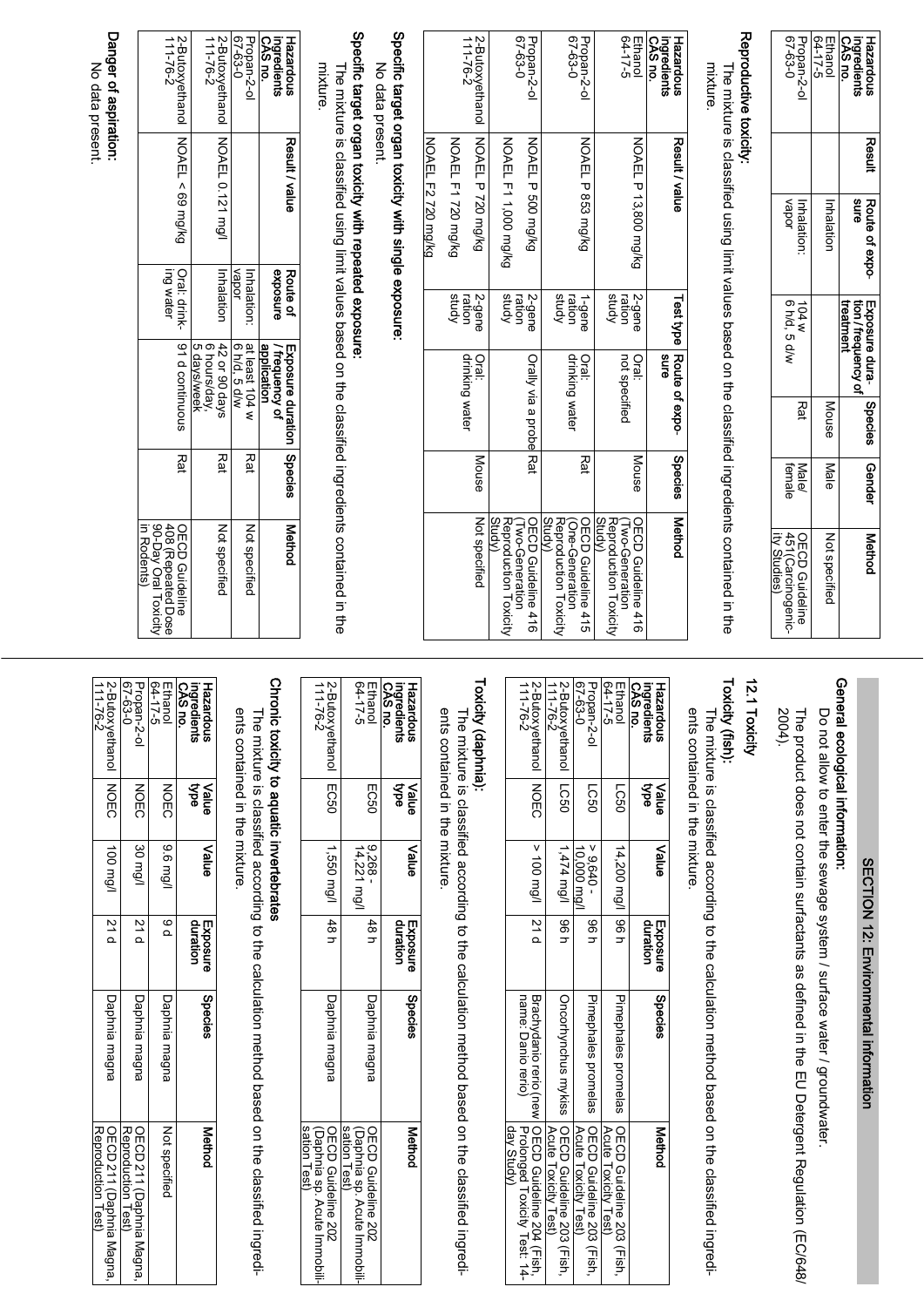#### Toxicity (algae): Toxicity (algae):

ents contained in the mixture. The mixture is classified according to the calculation method based on the classified ingredients contained in the mixture. The mixture is classified according to the calculation method based on the classified ingredi

| 54-17-5<br><b>Hazardous</b><br>Ethano<br>CAS no.<br>ngredients | 9d<br>9<br>EC50<br>Value | 275 mg/l<br>Value | 4 Z Z<br>Exposure<br>auration | Species<br>Chlorella vulgaris                                                            | Method<br>Growth Inhibition Test)<br>OECD Guideline 201 (Alga, |
|----------------------------------------------------------------|--------------------------|-------------------|-------------------------------|------------------------------------------------------------------------------------------|----------------------------------------------------------------|
| $64 - 17 - 5$<br>Ethanol                                       | EC10                     | 11.5 mg/l         | 4 Z Z                         | Chlorella vulgaris                                                                       | OECD Guideline 201 (Alga<br>Growth Intibition Test)            |
| Propan-2-ol                                                    | EC50                     | > 1,000 mg/l 96 h |                               | Scenedesmus subspi-                                                                      | OECD Guideline 201 (Alga                                       |
| $0 - 29 - 0$                                                   |                          |                   |                               | catus (new name: Des-Growth Intrigition Lest)<br>modesmus subspica-<br>ເສມ               |                                                                |
| Propan-2-ol                                                    | <b>NOEC</b>              | 1,000 mg/l        | <b>496</b>                    |                                                                                          | Scenedesmus subspill OECD Guideline 201 (Alga                  |
| $0 - 53 - 0$                                                   |                          |                   |                               | ູ່ເສງ<br>catus (the was made) Hookh Des-1 Growth Intrigional Test)<br>modesmus subspica- |                                                                |
| 2-Butoxyethanol<br>$111 - 76 - 2$                              | EC50                     | l,840 mg/l        | 4 Z Z                         | subcapitata<br>Pseudokirchneriella                                                       | OECD Guideline 201 (Alga,<br>Growth Inibition Test             |
| $111 - 76 - 2$<br>2-Butoxyethanol                              | NOEC                     | 286 mg/l          | 4 Z Z                         | subcapitata<br>Pseudokirchneila                                                          | OECD Guideline 201 (Alga,<br>Growth Inhibition Test)           |
|                                                                |                          |                   |                               |                                                                                          |                                                                |

#### Toxicity with microorganisms Toxicity with microorganisms

ents contained in the mixture. ents contained in the mixture. The mixture is classified according to the calculation method based on the classified ingredi-The mixture is classified according to the calculation method based on the classified ingredi

| CAS no.<br><b>Hazardous</b><br>ingredients | ಕ್ಷ<br>lalue | Value                | duration<br>Exposure | Species          | Method                                                                    |
|--------------------------------------------|--------------|----------------------|----------------------|------------------|---------------------------------------------------------------------------|
| $64 - 17 - 5$<br>Ethano                    | USO          | > 1,000 mg/l 3 h     |                      | Activated sludge | vated Sludge, Respiration<br>OECD Guideline 209 (Acti-<br>Inhibition Test |
| Propan-2-ol<br>$0 - 53 - 0$                | EC50         | $  > 1,000$ mg/l 3 h |                      | Activated sludge | OECD Guideline 209 (Acti-<br>vated Sludge, Respiratior<br>Inhibition Test |
| OOI   ECO<br>$111-76-2$                    |              | 1,000 mg/l 130 min   |                      |                  | Not specified                                                             |

#### 12.2 Persistence and degradability

| Hazardous                    | Result                |                |                         | Test type   Degradabil-   Exposure duration | Method                      |
|------------------------------|-----------------------|----------------|-------------------------|---------------------------------------------|-----------------------------|
| <b>CAS no.</b><br>ngredients |                       |                |                         |                                             |                             |
| Ethano                       | Readily bio-          | <b>Aerobic</b> | $180 - 85 %$ \cdot 30 d |                                             | OECD Guideline 301 D        |
| $6 + 17 - 5$                 | degradable            |                |                         |                                             | Ready Biodegradability      |
|                              |                       |                |                         |                                             | Closed Bottle Test)         |
| Propan-2-ol                  | Readily pio-1 Aeropic |                | $ 70 - 84 %$ $ 30 d$    |                                             | FO Method C.4-Fi (Detern    |
| $0 - 89 - 29$                | degradable            |                |                         |                                             | nation of the "Ready" Biode |
|                              |                       |                |                         |                                             | gradabilityClosed Bottle    |
|                              |                       |                |                         |                                             | $\overline{1}$ esəl         |
| 2-Butoxyethanol              | Readily bio-          | Aerobic        | % &Z                    | დ<br>0                                      | FU Method C.4-FI (Determi-  |
| $111-76-2$                   | degradable            |                |                         |                                             | nation of the "Ready" Biode |
|                              |                       |                |                         |                                             | gradabilityClosed Bottle    |
|                              |                       |                |                         |                                             | $\overline{1}$ est)         |

#### 12.3 Bioaccumulative potential

No data present. No data present.

#### 12.4 Mobility in soil

| <b>CAS no</b><br><b>Hazardous</b><br>ngredients | LogPow  | Tempera-<br>ត្ត<br>ត | Method                                                                               |
|-------------------------------------------------|---------|----------------------|--------------------------------------------------------------------------------------|
| $64 - 17 - 5$<br>Ethano                         | ე<br>ვა | $24^{\circ}$ C       | Not specified                                                                        |
| $0 - 83 - 0$<br>Propan-2-ol                     | 90.0    |                      | Shake Hask Method<br>OECD Grideline 107 (Lartition Coefficient).                     |
| 2-Butoxyethanol   0.81<br>$2 - 92 - 111$        |         | <b>125 C</b>         | OECD Ouideline 107 (Partition Coefficient (n-octanol / water).<br>Shake Flask Method |

#### 12.5 Results of the PB T and vPvB assessment

| <b>Hazardous</b><br>CAS no.<br>ngredients | <b>PBT/vPvB</b>                                                                                |
|-------------------------------------------|------------------------------------------------------------------------------------------------|
| Ethanol                                   | Does not satisfy the criteria for head of proxic formulative and toxic (PBT), very persistent  |
| $64 - 17 - 5$                             | and very bioaccumulative (VPVB).                                                               |
| Propan-2-ol                               | Does not satisfy the criteria for persistent, bioaccumulative and toxic (PBT), very persistent |
| $0 - 2 - 0$                               | and very bioaccumulative (yPyB).                                                               |
|                                           |                                                                                                |
| $111 - 76 - 2$                            | Bry Gryboacumulative (VPvB)                                                                    |

#### 12.6 Other adverse effects

discharged wastewater remains within a pH range of 6-10 as shifts of the pH value can result take priority. in defects in sewers and biological sewage treatment plants. The local discharge guidelines If acidic or alkaline products are introduced into wastewater treatment plants, ensure that the take priority. discharged wastewater remains within a pH range of 6-10 as shifts of the pH value can result in defects in sewers and biological sewage treatment plants. The local discharge guidelines If acidic or alkaline products are introduced into wastewater treatment plants, ensure that the

#### SECTION 13: Notes on disposal SECTION 13: Notes on disposal

#### 13.1 Waste treatment methods Waste treatment methods

#### Disposal of the product: Disposal of the product:

Must be subjected to special treatment in consultation with the responsible local authority. Must be subjected to special treatment in consultation with the responsible local authority.

#### Waste code Waste code

codes are to be viewed as a recommendation for the user therefore unable to specify waste codes for products used in various industries. The listed codes are to be viewed as a recommendation for the user. therefore unable to specify waste codes for products used in various industries. The listed The EWC waste codes are not product-related but rather source-related. The manufacturer is The EWC waste codes are not product-related but rather source-related. The manufacturer is

070701

## SECTION 14: Transport information SECTION 14: Transport information

#### 14.1 UN number

AB<br>Papa<br>Papa ADN Non-hazardous good ADR Non-hazardous good RID Non-hazardous good Non-hazardous good Non-hazardous good Non-hazardous good